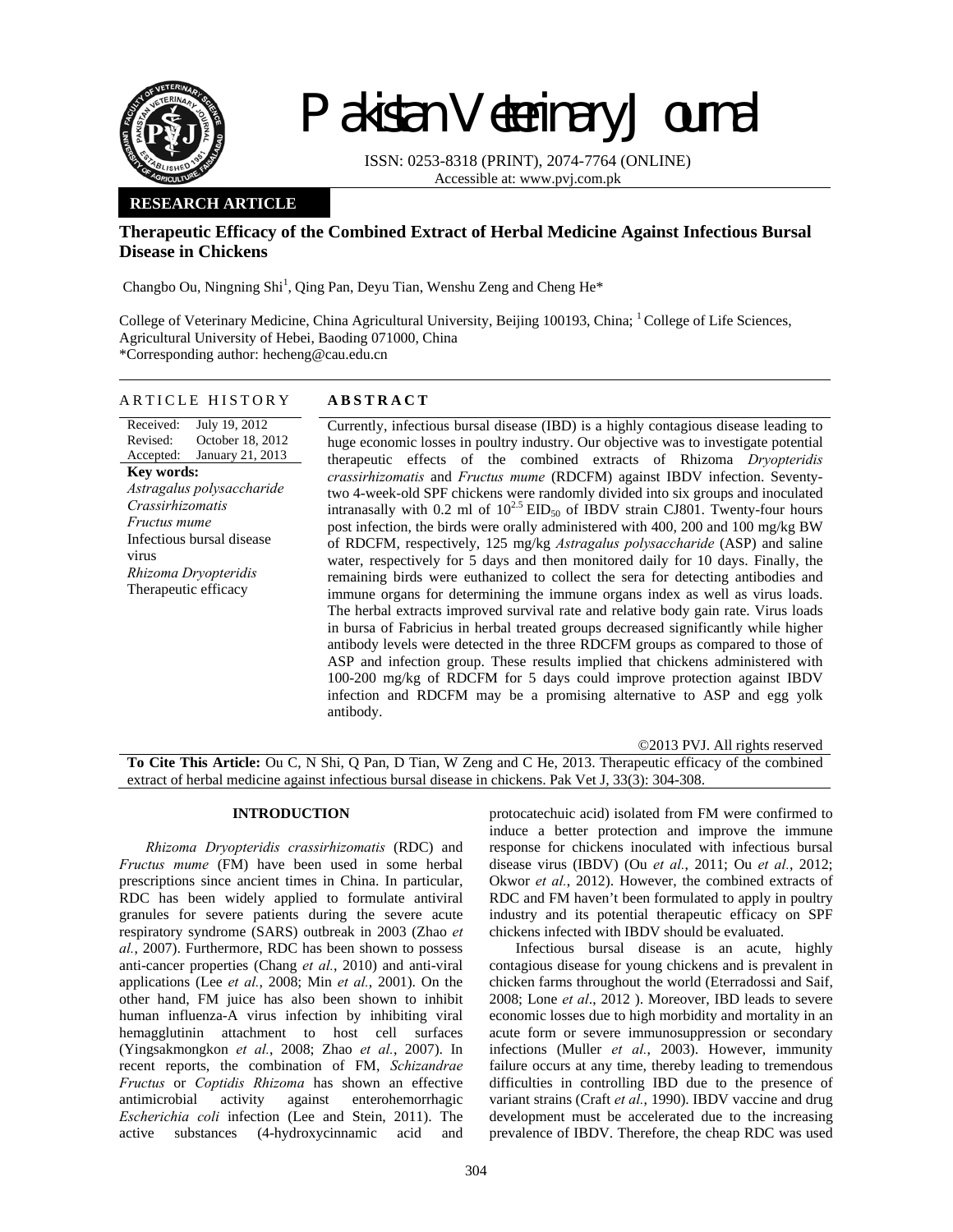for formulating a prescription with FM in this study and our objective was to evaluate whether RDCFM could provide a better protection against IBDV infection by increasing the immune response in chickens.

## **MATERIALS AND METHODS**

**Herbal medicines:** Astragalus polysaccharide (ASP) (batch no. 20110309) was purchased from the Institute of Veterinary Drug and Control, China and the concentration of ASP was determined to be 55.0% using HPLC method (Chen *et al.*, 2003). RDC and FM were purchased from a pharmacy (Xiyuan Traditional Medicine Hospital, Beijing, China) and authenticated by Professor Jianyong Si, Institute of Medicinal Plant Development, Chinese Academy of Medical Sciences and Peking Union Medical College.

**Preparation of herb extracts:** A heat reflux method was employed for herb extraction. Briefly, RDC was ground to a powder using a mill and was then mixed with FM at a ratio of 6:4 (w/w). The mixture was soaked with an ethanol/water  $(75:25, v/v)$  solution  $(1:10, w/v)$  for 24 hours. Finally, the mixture was boiled for 2 hours and filtered to collect the liquid extracts. Subsequently, the solvent was removed under vacuum using a rotary evaporator. The yield of the dried syrup accounted for  $23\pm1\%$  of the dried herbs and the preparation was kept at 4<sup>o</sup>C until use.

**Quality control of herb extracts:** Citric acid was used to control the FM quality according to the protocol of Chinese Pharmacopoeia while Dryocrassine ABBA was considered as the main active ingredients and quality control reference in RDC. Therefore, the quality control of RDCFM was evaluated by the quantitative determination of citric acid and Dryocrassine ABBA using HPLC and visible spectrophotometry (Gao and Su, 2009; Li *et al.*, 2010).

**Virus:** A classical IBDV strain CJ801 was donated by Prof. Liu Jue, Beijing Institute of Husbandry and Veterinary Research. The  $LD_{50}$  of IBDV CJ801 strain for SPF chickens was determined to be  $10^{2.5}$  EID<sub>50</sub> in 0.2 ml (Zhou *et al.*, 2010).

**Chickens and experimental design:** All the studies were performed on 4-week-old specific-pathogen-free (SPF) chickens (Vital Bridge Co. Ltd., Beijing, China). The experimental procedures and animal management were approved by the Institutional Animal Care and Use Committee at China Agricultural University. Seventy-two chickens were randomly divided into 6 groups and challenged intranasally with 0.2 ml IBDV CJ801 strain solution except the healthy control group. 24h post challenge, the birds were orally administered with 400 mg/kg (high dosage group), 200 mg/kg (medium dosage group), 100 mg/kg body weight RDCFM (low dosage group), 125 mg/kg body weight ASP (positive control group), the same volume of solvent (infectious control group) and the no-treatment group (healthy control group). Each group was maintained in individual negative pressure isolators. All chickens were provided feed and

water *ad libitum*. The body gain and mortality among all groups were monitored for 10 days. On day 10, the birds were euthanized and sacrificed to collect the serum samples for the detection of antibody and immune organs for determining the virus loads as well as the immune organs index.

**Quantification of IBDV in the bursa of Fabricius:** The total RNA was isolated from the homogenated bursa of Fabricius using the RNeasy Mini Kit (Qiagen, Germany) according to the manufacturer's protocol. Total RNA was then reverse transcribed into cDNA and amplified and quantified using the QuantiTect SYBR Green Kit (Qiagen, Germany). *β*-actin was used as a loading control. The primers were designed to amplify the VP2 gene and *β*-actin as previously described: IBDV-P1: 5'-AGA AGC ACA CTC TCA GGT CA-3', IBDV-P2: 5'-AGT GTG CTT GAC CTC ACT GT-3'; *β*-actin-P1: 5'-CAT CAC CAT TGG CAA TGA GAGG-3', *β*-actin-P2: 5'-GCA AGC AGG AGT ACG ATG AATC-3' (Tham *et al.*, 1995; Khatri and Sharma, 2006). Each reaction was performed in triplicate using the above primers. The real-time PCR procedure was briefly described as follows: an initial incubation for 5 min at 94°C, 40 cycles of 30s at 94°C, 30s at 68°C and 30s at 60°C. The quantification was based on the fluorescence detection by real-time PCR (Bio-Rad, USA). The viral amount in the samples was evaluated by relative quantification.

**Antibody detection:** The antibody levels against IBDV were measured using a commercial test kit (BioChek, Holland). All procedures were performed according to the manufacturer's instructions. Briefly, 100µl of diluted samples were added into the appropriate wells of IBDVcoated plates. The positive serums and negative samples were also added to the wells. After several washes, the conjugate reagent and substrate reagent were added to react with above samples. Finally, 100µl of stop solution was added to terminate the reactions and the OD values were recorded at 405 nm.

**Statistical analysis:** All data were expressed as the mean ± standard error. The two-tailed one-way ANOVA was employed for all statistical analyses using SPSS 13.0. The results were considered significantly different at the level of P<0.05 or P<0.01.

## **RESULTS**

**Determination of citric acid and ABBA in RDCFM extract:** The chromatograms were shown in Fig. 1, including methanol control, positive citric acid control, RDCFM sample and standard curve**.** The retention time for citric acid was approximately 7.17 min while the calibration curve arranged from 0.2 to 2.4 mg/ml. The citric acid concentration was determined to be 120 mg per gram extract based on the regression equation  $Y=(1E-06)$  $X+0.0072$  ( $R^2=0.9997$ ). As for the concentration of Dryocrassine ABBA, the regression equation was  $A=0.0703C+0.0436$  and OD value was 0.568. Finally, the concentration of Dryocrassine ABBA was 7.459 mg per one gram of the RDCFM extract.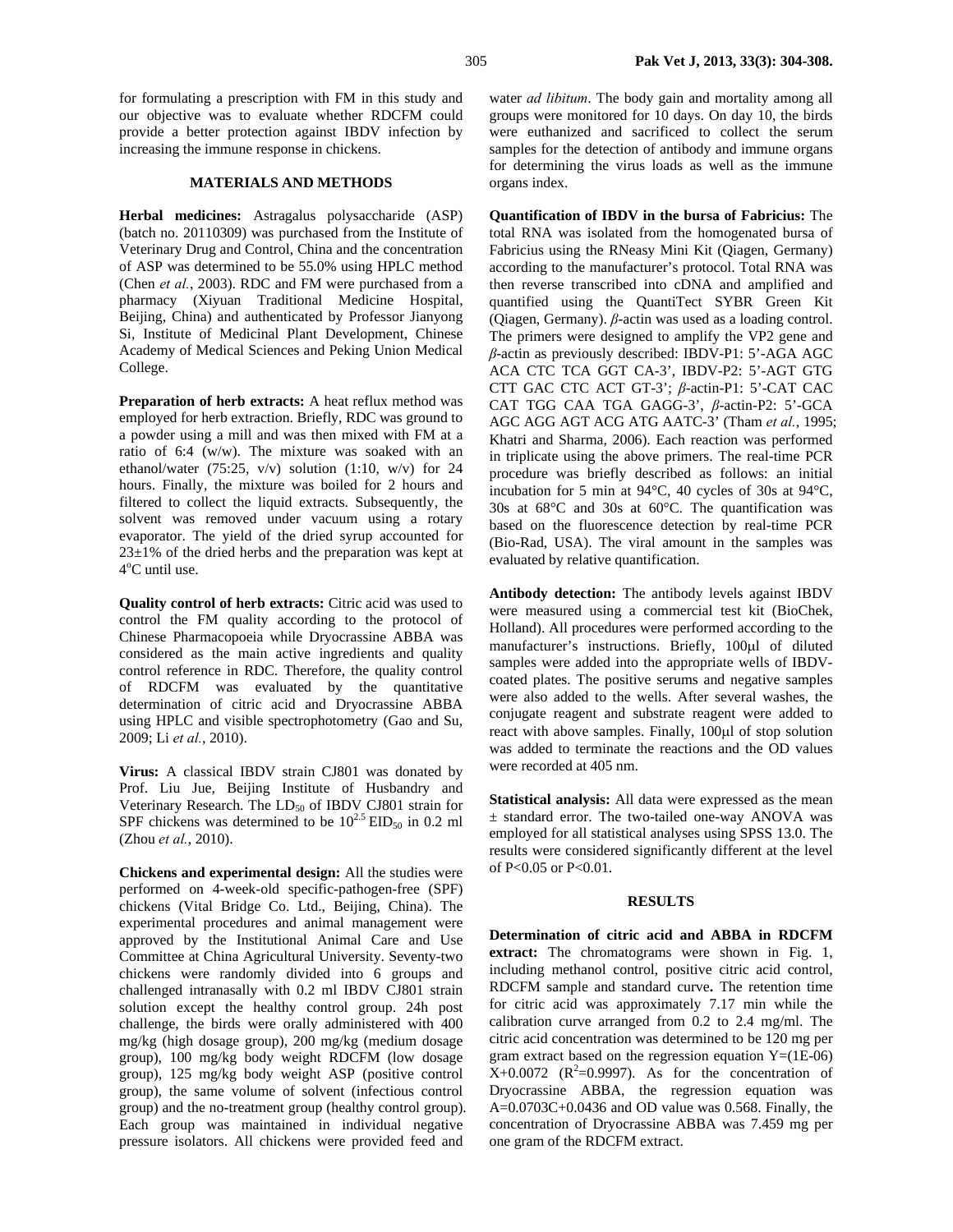

**Fig. 1:** The content of citric acid was used to evaluate the quality of RDCFM. HPLC method was established with a VP-ODS C18 column and the mobile phase consisted of 0.02M potassium dihydrogen phosphate-methanol (93:7) at a flow rate of 1.0 ml/min. (a) Methanol was used as solvent control at the above condition, (b) the retention time for citric acid was approximately 7.049 min in the same condition, (c) the citric acid peak for sample solution appeared at 7.054 min, (d) the calibration curve arranged from 0.2 to 2.4 mg/ml and the regression equation was Y= (1E-06) X+0.0072 (R2=0.9997).

**Clinical performance and survival rate:** After inoculated with IBDV, the chickens showed classical symptoms, such as decreased feed intake, fluffed feathers and diarrhea. Chickens died on day 3 post challenge and the mortality amounted to the peak on day 4. The remaining birds gradually recovered on day 7 and returned to normal activities on day 10.

The survival rate, relative body gain rate and immune organs index were listed in Table 1. The survival rates were 66.7, 75.0 and 75.0% in the three RDCFM-treated groups, which were higher than those in the ASP and infection groups (58.0 and 50.0%). The relative weight gain rates in drug treatment groups (67.06, 67.92, 62.2 and 64.96%) were significantly higher than that of the infection group  $(52.88%) (P<0.05)$ .

The RDCFM improved the spleen index in the three groups (3.06, 3.02 and 2.99) while only the bursa index in the 200 mg/kg group (up to 1.41) was higher than those in ASP and infection groups.

**Virus loads in bursa of Fabricius:** The virus clearance was evaluated by the quantification of the IBDV genome in bursa organs. Based on a standard curve, the relative amount of viral RNA was calculated by  $log_{10}C_T$  in Fig. 2. The virus loads of the bursal organs in herbal groups were significantly lower than those of the ASP and infection groups (P<0.05). However, there were no significant differences among the three herbal groups.

**Antibody detection:** The antibody levels for RDCFM groups, ASP group and infection group were shown in Fig. 3. Anti-IBDV antibody levels of the medium- and low-dosage groups were significantly higher (P<0.01) than those of the ASP and infection groups. Additionally, antibody level for the high-dosage group was also significantly higher than that of the ASP group (P<0.05).



**Fig. 2:** Quantification of IBDV loads in the bursa of Fabricius in the experimental groups (400, 200 and 100 mg/kg BW, ASP and the infection group) using real-time RT-PCR. The data were expressed as the average ratio of IBDV/*β*-actin. \* Indicates P<0.05 when the three herbal medicine-treated groups were compared to the ASP or infection group.



**Fig. 3:** Serum samples were collected from chickens in all groups (400, 200 and 100 mg/kg BW, ASP, infection and healthy group) at days10 post challenge and antibody levels against IBDV were measured by ELISA kit. \*\* Indicates P<0.01 when the medium- and low-dosage groups were compared to the ASP or infection group at days 10 post challenge. \* Indicates P<0.05 when the high dosage group was compared to the ASP or infection group at days 10 post challenge. **##** Indicates P<0.01 when the healthy group was compared to the ASP or infection group at days 10 post challenge day.

### **DISCUSSION**

In the present study, the survival rate amounted to 75% both in the medium and low concentration of RDCFM. Meanwhile, body weight gains, antibody level, virus clearances and immune organ index in the three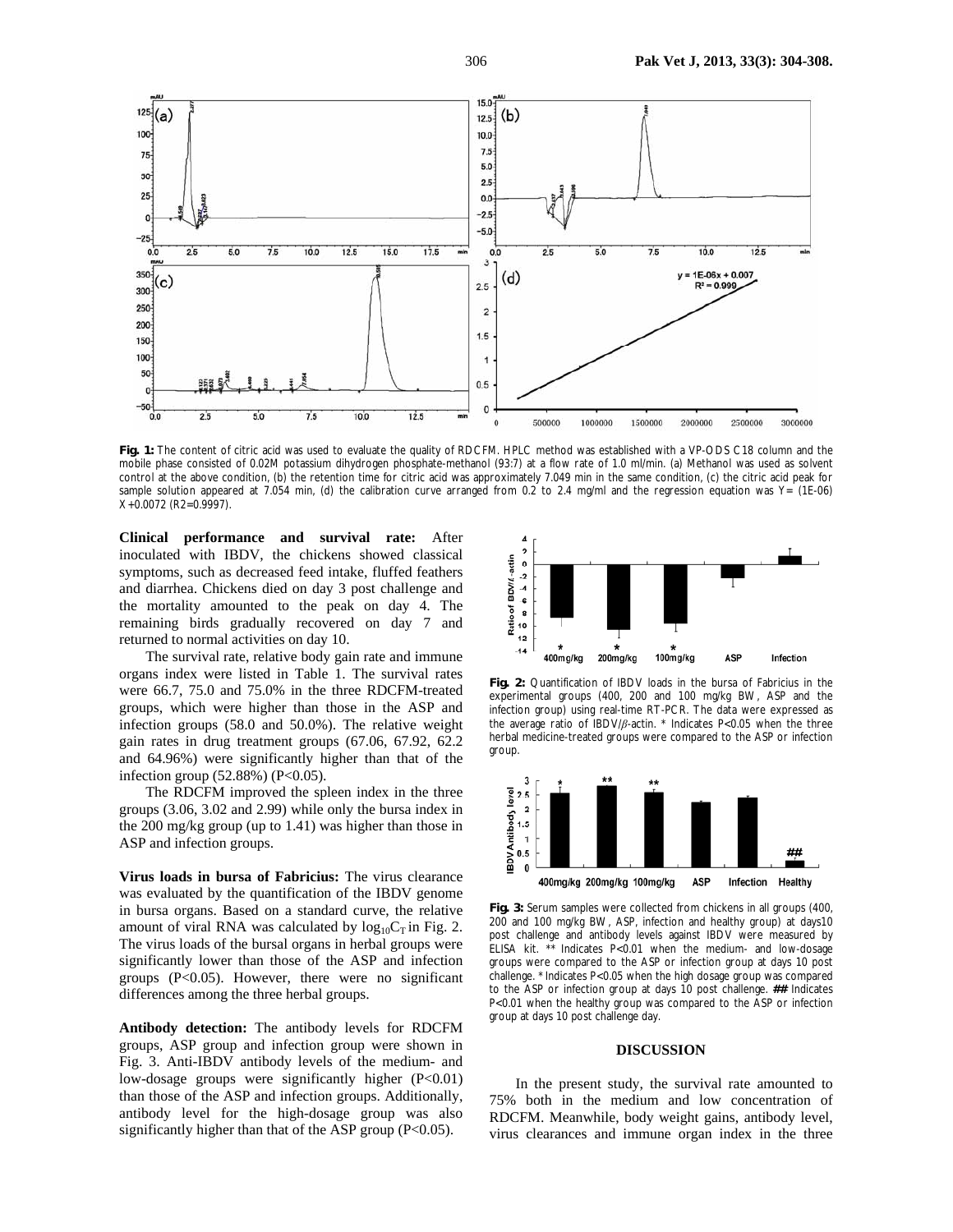**Table 1:** The effects of herbal extracts on chickens' performance post challenge with IBDV

| <b>I WINTO THE UTILITY OF THE BULL ON LIBRAL OF DISTURSIVE IN A STATE IN A STATE IN A STATE IN A STATE IN A STATE</b> |     |                   |                                                                                                                                             |            |    |        |                |                  |
|-----------------------------------------------------------------------------------------------------------------------|-----|-------------------|---------------------------------------------------------------------------------------------------------------------------------------------|------------|----|--------|----------------|------------------|
| Groups                                                                                                                | No. | <b>Initial BW</b> | Final BW                                                                                                                                    | <b>BWG</b> | SΝ | SR (%) | BI             |                  |
| 400mg/kg                                                                                                              | 12  | $210.4 + 24.2$    | $333.8 \pm 10.1$                                                                                                                            | 123.3      |    | 66.7   | $1.20 + 0.301$ | $3.06 + 0.624$   |
| 200mg/kg                                                                                                              | 12  | $210.1 + 23.1$    | $335.1 + 6.3$                                                                                                                               | 125.0      |    | 75.0   | $1.41 + 0.478$ | $3.02 + 0.824$   |
| 100mg/kg                                                                                                              | 12  | $211.5 + 21.7$    | $325.9 + 9.7$                                                                                                                               | 124.4      |    | 75.0   | $1.19 + 0.422$ | $2.99 + 0.841$   |
| ASP                                                                                                                   | 12  | $210.7 + 25.0$    | $330.1 \pm 10.1$                                                                                                                            | 119.5      |    | 58.3   | $1.23 + 0.591$ | $2.86 + 0.409$   |
| Infection control                                                                                                     | 12  | $211.1 \pm 23.3$  | $309.0 + 8.7$                                                                                                                               | 98.9       |    | 50.0   | $1.24 + 0.490$ | $2.53 \pm 0.481$ |
| Healthy control                                                                                                       |     | $210.3 \pm 23.3$  | $394.2 + 31.6$                                                                                                                              | 183.9      | 12 | 100    | $1.73 + 0.811$ | $3.07 + 0.967$   |
|                                                                                                                       |     |                   | P<0.05, "P<0.01; BW: body weight; BWG: body weight gain; SN: survival number; SR: survival rate; ASP: Astragalus polysaccharide BWG = Final |            |    |        |                |                  |

BW-Initial BW; SR = SN/No ×100%; BI= weight of bursa (mg)/Final BW×1000; SI= weight of spleen (mg)/Final BW×1000

RDCFM -treated groups were found to be improved post challenge with IBDV as compared to those of the infectious and ASP groups. The quality control of RDCFM was also evaluated by determining the content of citric acid and dryocrassine ABBA. Thus, the RDCFM could be produced in large number under the strict quality control. Based on the above evidence, RDCFM might be a promising substance against IBDV in the poultry industry as an alternative medicate to ASP and egg yolk antibody.

The hemorrhagic lesions in immune organs have been recorded post infection with several IBDV isolates and mortality ranged from 30 to 100% in chickens (Aricibasi *et al.*, 2010). In this experiment, the protection rate was an objective index to evaluate the efficacy of the combined extracts. A significant survival rate was observed both in the medium group and in the lower herbal-treated group as compared to ASP group, which implied that RDCFM had the therapeutic efficacy against IBDV infection. In the previous reports, spleen and bursa are the target organs of IBDV (Zierenberg *et al.*, 2004). Therefore, the immune organs indexes are used for determining the lesions in spleen and bursa post IBDV infection. Obviously, 200 mg/kg herbal extract was found to have a significant increase of spleen index as well as a good protection of bursa in comparison with ASP and infection groups.

The high levels of antibody responses would induce the significant protection against the virulent IBDV infection (Hsieh *et al.*, 2010). In our experiment, higher antibody levels in the three herbal extract groups were corresponded with the higher body weight gain, the increasing survival rate, lower virus load and better immune organ indexes post IBDV infection. In this sense, the infected chickens could get protection due to improving birds' appetite and humoral immunity. In previous reports, chickens administered with ASP were able to get a good protection against IBDV infection due to the increasing erythrocyte-C3b receptor and the immune complex rosette rate (Li *et al.*, 2007). Hence, the combined herbal extracts might involve the protection of B cells in the bursa of Fabricius and induce higher antibody levels post IBDV infection.

Until recently, both the egg yolk antibody and ASP have been accredited for legal veterinary drugs against IBDV in China. Particularly, these substances are complementary approach for vaccine failure, early subclinical infections and the occurrence of the virulent IBDV strains in the field (Kibenge *et al.*, 1988). Nevertheless, the application of egg yolk antibody caused multiple adverse effects, such as the risk of secondary infection and immune depression (Hatta *et al.*, 2008). Furthermore, the egg yolk antibody is not suitable for clinical applications in large poultry flocks due to the intensive labor requirement. Currently, Chinese farmers

turn to large amounts of ASP in routine treatments for antiviral activity. As a result, forthcoming viral resistance will be inevitable in the poultry industry. The potential outbreak of new very virulent strains will challenge the health of poultry. Therefore, RDCFM might be an alternative to ASP and egg yolk antibody as a new medicatement against IBDV infection.

Based on the evidence presented here, we conclude that RDCFM is a promising medication against IBDV infection by improving antibody level and decreasing virus load in the targeted organs. Further investigations will be performed to understand the mechanism of the herbal extract and expand the potential application of RDCFM against other avian viral diseases.

**Acknowledgement:** This work is partly supported by the National Hi-tech Research and Development Program (No. 2006AA10A208-3-2), and the Ministry of Education of Guangdong Province Combination Program (No. 2008B090500155).

#### **REFERENCES**

- Aricibasi M, A Jung, ED Heller and S Rautenschlein, 2010. Differences in genetic background influence the induction of innate and acquired immune responses in chickens depending on the virulence of the infecting infectious bursal disease virus (IBDV) strain. Vet Immunol Immunopathol, 135: 79-92.
- Chang SH, JH Bae, DP Hong, KD Choi, SC Kim, E Her, SH Kim and CD Kang, 2010. Dryopteris crassirhizoma has anti-cancer effects through both extrinsic and intrinsic apoptotic pathways and G0/G1 phase arrest in human prostate cancer cells. J Ethnopharmacol, 130: 248-254.
- Chen HL, DF Li, BY Chang, LM Gong, JG Dai and GF Yi, 2003. Effects of Chinese herbal polysaccharides on the immunity and growth performance of young broilers. Poult Sci, 82: 364-370.
- Craft DW, J Brown and PD Lukert, 1990. Effects of standard and variant strains of infectious bursal disease virus on infections of chickens. Am J Vet Res, 51: 1192-1197.
- Eterradossi N and Y Saif, 2008. Infectious Bursal Disease. In: Diseases of Poultry, 12 ed (Saif YM, Barnes HJ, Glisson JR, Fadly AM, McDougald LR, DE S, eds). Ames, IA: Iowa State Press; 185-208.
- Gao Z and Y Su, 2009. Quantitative determination of total phloroglucinol in commercial Rhizoma Dryopteris. J Beijing Univ Trad Chinese Med, 4: 259-262.
- Hatta H, MP Kapoor and J Lr, 2008. Bioactive components in egg yolk. In: Egg Bioscience and Biotechnology (Mine Y, ed). New York: John Wiley Sons, pp: 185-237.
- Hsieh MK, CC Wu and TL Lin, 2010. DNA-mediated vaccination conferring protection against infectious bursal disease in broiler chickens in the presence of maternal antibody. Vaccine, 28: 3936- 3943.
- Khatri M and JM Sharma, 2006. Infectious bursal disease virus infection induces macrophage activation via p38 MAPK and NF-kappaB pathways. Virus Res, 118: 70-77.
- Kibenge FS, AS Dhillon and RG Russell, 1988. Biochemistry and immunology of infectious bursal disease virus. J Gen Virol, 69(8): 1757-1775.
- Lee JH and BD Stein, 2011. Antimicrobial activity of a combination of Mume fructus, Schizandrae fructus and Coptidis rhizoma on